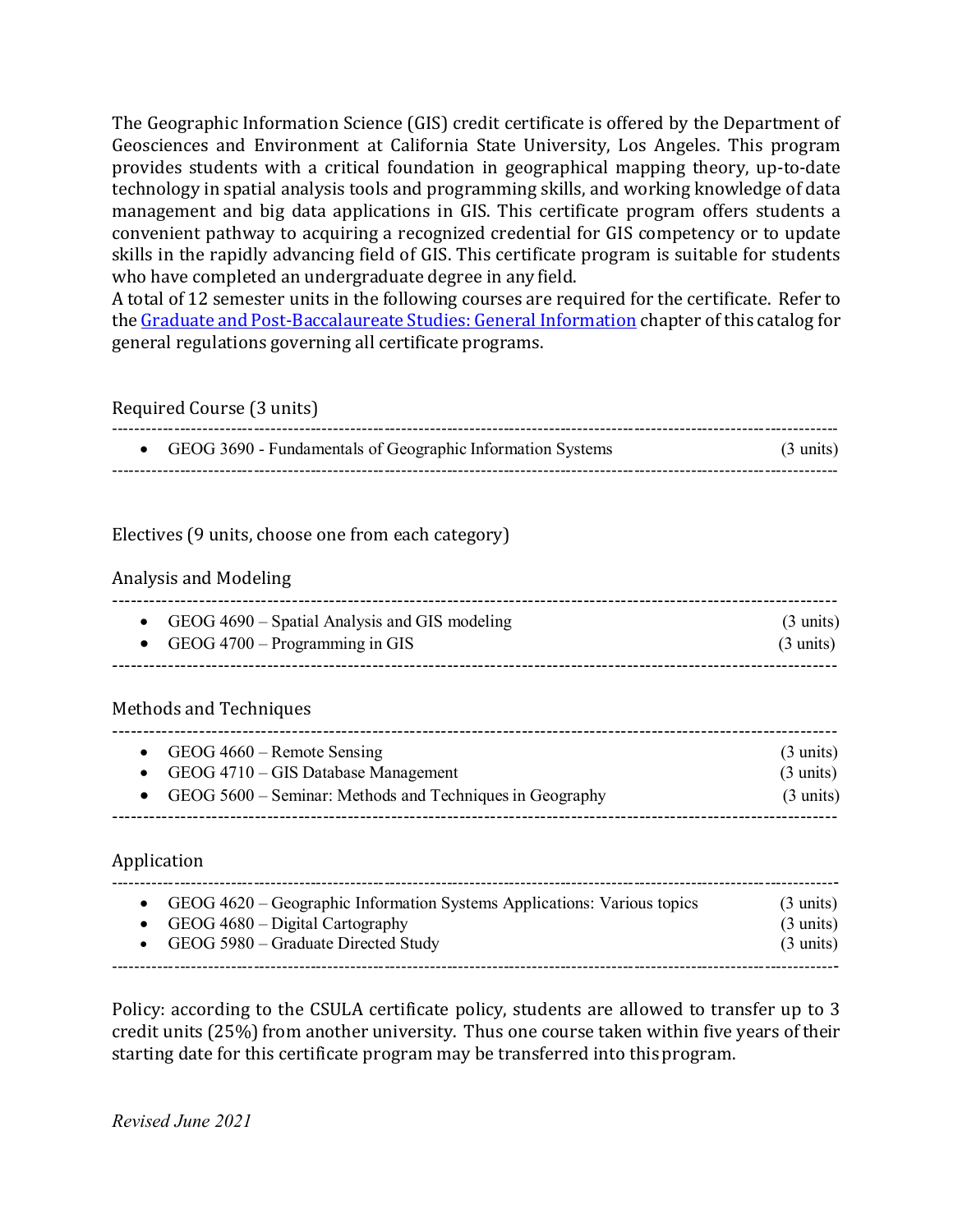# CALIFORNIA STATE UNIVERSITY, LOS ANGELES

# Semester Plan

# CREDIT CERTIFICATE IN GEOGRAPHIC INFORMATION SYSTEMS

|  | Address City Zip code                                                             |  |
|--|-----------------------------------------------------------------------------------|--|
|  |                                                                                   |  |
|  |                                                                                   |  |
|  | Grad. Major_____________________University _________________Major Adviser________ |  |

|                                      | Institution | Course | Sem/Yr. | Grade |
|--------------------------------------|-------------|--------|---------|-------|
| GEOG 3690 Fundamentals of Geographic |             |        |         |       |
| Information Systems (3)              |             |        |         |       |
| Electives:                           |             |        |         |       |
|                                      |             |        |         |       |
|                                      |             |        |         |       |
|                                      |             |        |         |       |
|                                      |             |        |         |       |
|                                      |             |        |         |       |

| (Signatures)     |      |  |
|------------------|------|--|
| Student          | Date |  |
| Adviser          | Date |  |
| Department Chair | Date |  |

*Revised June 2021*